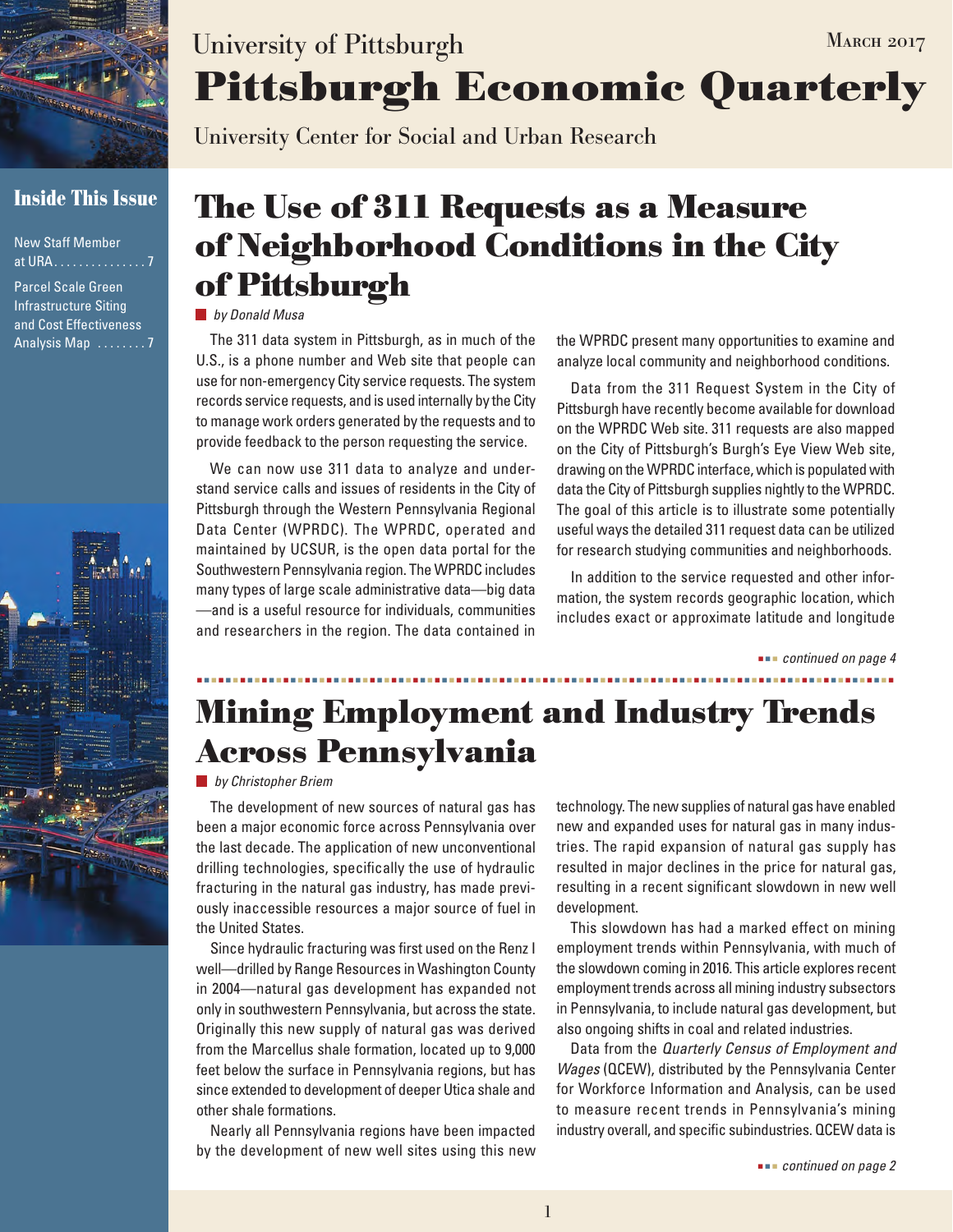### **Mining Employment and Industry Trends Across Pennsylvania**

 *continued from page 1*

collected via payroll information and provides detailed data on the employment and wages at business establishments located within Pennsylvania.

Within the mining industry, four major subsectors are identified here:

- Coal Mining (NAICS 2121)
- Oil and Gas Extraction (NAICS 211)
- Mining Support Activities (NAICS 213)
- Other Mining Industries (NAICS 2122 and 2123)

Other Mining Industries is an aggregate of other related mining employment, made up of the NAICS subsectors Metallic Ore Mining (NAICS 2122) and Non-Metallic Mineral Mining and Quarrying (NAICS 2123).

QCEW employment data is specifically derived from wage and salary employment for firms. Not included in QCEW data is employment of many self-employed contractors, or workers not employed by firms that do not register business establishments within the state.

While Pennsylvania's historic oil production continues—dating back to the development of the first commercial oil well near Titusville in 1859—employment supported by natural gas development and operations is currently the largest part of the mining industry subsector Oil and Gas Extraction.

The period of rapid expansion in jobs associated with natural gas development in Pennsylvania extended between 2009 and 2011. This includes an expansion of jobs in Oil and Gas Extraction industries, but also a much larger increase in jobs induced in Mining Support Activities. Market volatility persisted over the following three years, but mining industry employment remained far above historic levels through 2014.

However, since the beginning of 2015, most metrics of natural gas development have

been on the decline across Pennsylvania, pushing employment lower.

Employment specifically within the Oil and Gas Extraction industries peaked at 6,585 jobs in December 2014 and fell by 18 percent to 5,397 jobs as of June 2016. Jobs in Mining Support Activities fell from a peak of 19,521 jobs in December 2014 to 8,579 jobs in June 2016, a decline of 56 percent.

For Pennsylvania's coal mining industry, direct employment remained relatively stable, varying between 7,000 and 9,000 total jobs from 2001 to 2014. However, since the beginning of 2015, coal mining employment in Pennsylvania has dropped continuously and, as of June 2016, coal mining employment in the state fell to 4,649 workers—a drop of over 47 percent from a recent peak of 8,922 workers in March 2012. Statewide employment strictly in coal mining firms dropped below employment in Oil and Gas Extraction industries for the first time in September 2015.

**Figure 1. Total Employment in Pennsylvania Mining Industry Sub-Sectors, 2003 through June 2016**



Monthly employment data from the Quarterly Census of Employment and Wages (QCEW)

monthly employment eata from the diarrerry conclusion Employment and Vragoc (2021).<br>Compiled from data distributed by the Pennsylvania Center for Workforce Information and Analysis (CWIA)

oompication and distributed by the Fermsylvania bence for Workforce information and Anarysis (bwiki)<br>\* Other mining includes Metallic Ore Mining and Non-metallic Mineral Mining and Quarrying industries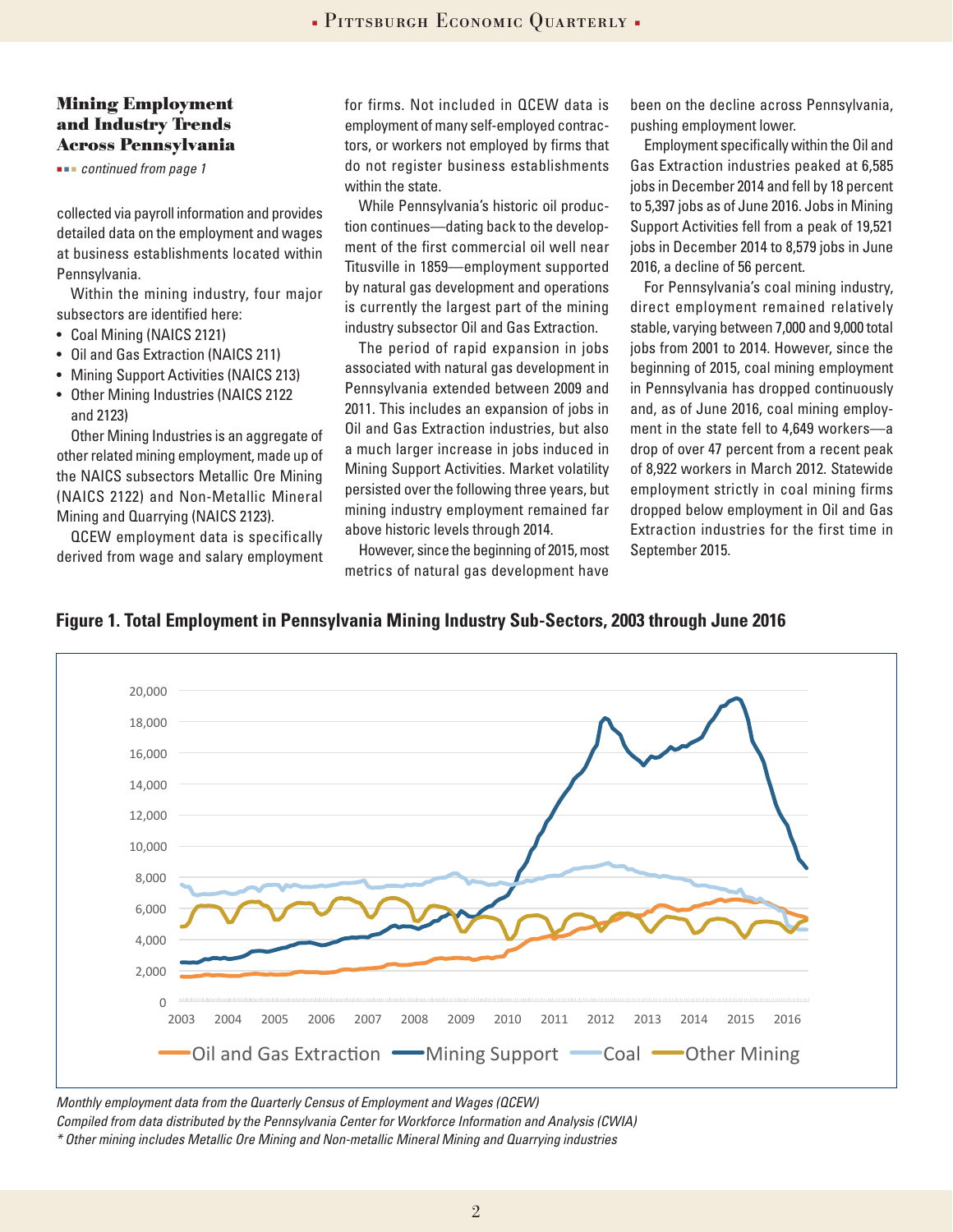However, if the large increase since 2004 in jobs in the Mining Support Activities subsector is attributed to new unconventional natural gas development, the balance between coal and natural gas employment within Pennsylvania shifted much earlier. Assuming that all increases in Mining Support Activities that came after 2004 are attributed to natural gas development, Pennsylvania employment resulting from natural gas development or operations exceeded that of coal from at least the beginning of 2010.

Employment in other mining industries has experienced a moderate decline, but otherwise has remained the steadiest mining subsector over the past decade, experiencing mostly seasonal fluctuations between 4,000 and 6,000 workers since 2009.

Total wages in Pennsylvania mining industry subsectors have generally followed the same trend as employment levels. Total quarterly wages in Coal Mining industries have declined by almost 49 percent, from a peak in the 4th quarter of 2014. Wages in the Oil and Gas Extraction industries have declined by over 55 percent since the first quarter of 2015, but wages in Mining Support Activities has declined by 59 percent since peaking in the 4th quarter of 2014.

Unlike employment trends, wages in Oil and Gas Extraction industries show a regular seasonal peak well above their average levels in the 1st quarter of each year since 2010. The recurring pattern likely reflects the timing of bonus payments to employees among major firms within the industry.

Note that these figures include only workers directly employed in establishments in mining industries that are located within Pennsylvania. Not included is the employment or wages induced by mining activities in other secondary industries. Additional employment generated from mining, especially the impact of new unconventional gas development, extends across a broad range

of other industries, including professional and business services, as well as hospitality and other service industries.

Many authors have generated estimates of the total employment impact of new unconventional gas development to include the direct, indirect and induced economic impacts across industries. The estimates of employment gained by Marcellus shale development varied widely, from a high of 211,000 jobs, estimated by Penn State University researchers in 2010, during the surge in the industry, to a December 2016 Commonwealth of Pennsylvania estimate of 52,531 total jobs associated with Marcellus shale development, reflecting more recent contractions in the industry.

QCEW data documents changes taking place through the 2nd quarter of 2016. This most recent data indicate that declines in total mining industry employment across Pennsylvania continued to decline through the end of the year, but at a significantly slower rate than in 2015 and 2016.

**Figure 2. Total Wages in Pennsylvania Mining Industry Sub-Sectors, 2001 through June 2016**



*Quarterly wage data from the Quarterly Census of Employment and Wages (QCEW)* 

Compiled from the Pennsylvania Center for Workforce Information and Analysis (CWIA)

\* Other mining includes Metallic Ore Mining and Non-metallic Mineral Mining and Quarrying industries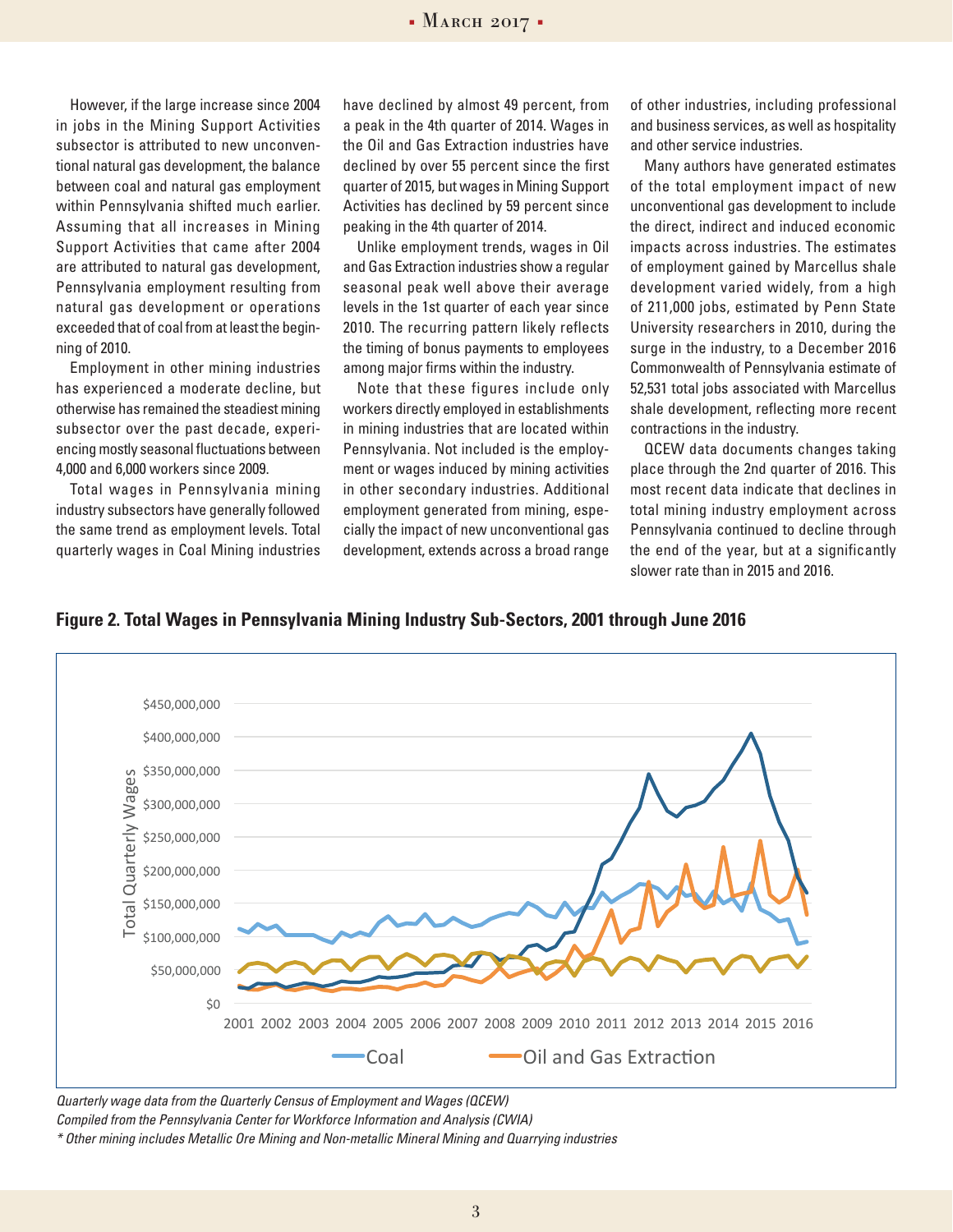#### **The Use of 311 Requests as a Measure of Neighborhood Conditions in the City of Pittsburgh**

 *continued from page 1*

depending on the sensitivity of the request. This facilitates locating the request in various geographic areas, including the neighborhood and census tract levels.

While Pittsburgh's 311 system was first launched in 2006, the City purchased new software in 2015 to manage the system, which made data distribution more feasible. As of the data download for this article, the 311 database on the WPRDC Web site contained 116,350 requests for service. This reflects considerable growth in the total number of 311 calls since the 2015 software launch. There has been considerable growth in the total number of 311 calls over this period as the system was publicized and more citizens came to know about and use it.

To illustrate some potential uses of the 311 requests for research about neighborhoods, this article presents a brief analysis of one year of 311 data requests for service, which totaled 71,166 requests between December 1, 2015 and November 30, 2016. While data update hourly on the system, more recent data were not included for this analysis since data are potentially modifiable for one to two months after recording.

The one year period also reflects the seasonality of requests and a growth rate that stabilized over the year. Of the total requests, 66 percent were made by phone through the Call Center, and the remainder through electronic means, including Web site, e-mail, twitter, phone apps, and the City Control Panel for internal City requests.

Request categories were developed by the City, and may be modified or new categories added as needed. The top ten requests over the one year period by request type are shown in Table 1. Weeds/debris, potholes, and building maintenance requests made up 57.2 percent of all the call listed.

For this analysis, the data were aggregated to the City neighborhood level. The

# **Table 1. Top Ten 311 Requests, City of Pittsburgh, December 1, 2015 – November 30, 2016**

| Request type                     | <b>Total Requests</b> | <b>Percent of Total</b> |
|----------------------------------|-----------------------|-------------------------|
| Weeds/Debris                     | 7,129                 | 22.0%                   |
| Potholes                         | 6,404                 | 19.7%                   |
| <b>Building Maintenance</b>      | 5,039                 | 15.5%                   |
| <b>Refuse Violations</b>         | 2,688                 | 8.3%                    |
| Snow/Ice removal                 | 2,610                 | $8.0\%$                 |
| Abandoned Vehicle                | 2,378                 | 7.3%                    |
| (parked on street)               |                       |                         |
| <b>Illegal Parking</b>           | 1,660                 | 5.1%                    |
| Missed Pick Up                   | 1,595                 | 4.9%                    |
| Replace/Repair a Sign            | 1,485                 | 4.6%                    |
| Street Light - Repair            | 1,463                 | 4.5%                    |
| <b>Total of Top Ten Requests</b> | 32,451                |                         |

# **Figure 1. "Private" Service Requests Per 100 Residents by Neighborhood Characteristics**



data shows the total number of requests over the one year period per 100 residents for the neighborhoods of Pittsburgh (see Figure 1). Clearly, some neighborhoods generate more requests per capita than others, such as the South Side, North Shore and Strip District, where there is significant nightlife activity. Analysis of the distribution of the types of requests in each neighborhood can show how these differences arise.

To illustrate this, based on face validity as well as on an exploratory factor analysis

of a number of the most frequently occurring types of requests at the neighborhood level, three categories of request types that are similar and tend to occur together were identified. For this preliminary analysis, the labels chosen for the categories of types ("Public Space," "Private," and "Neighborhood Disorder") are somewhat arbitrary and attempt to capture a common theme of each category. "Private" requests are relevant primarily to an individual and his/ her property, while "Public Space" requests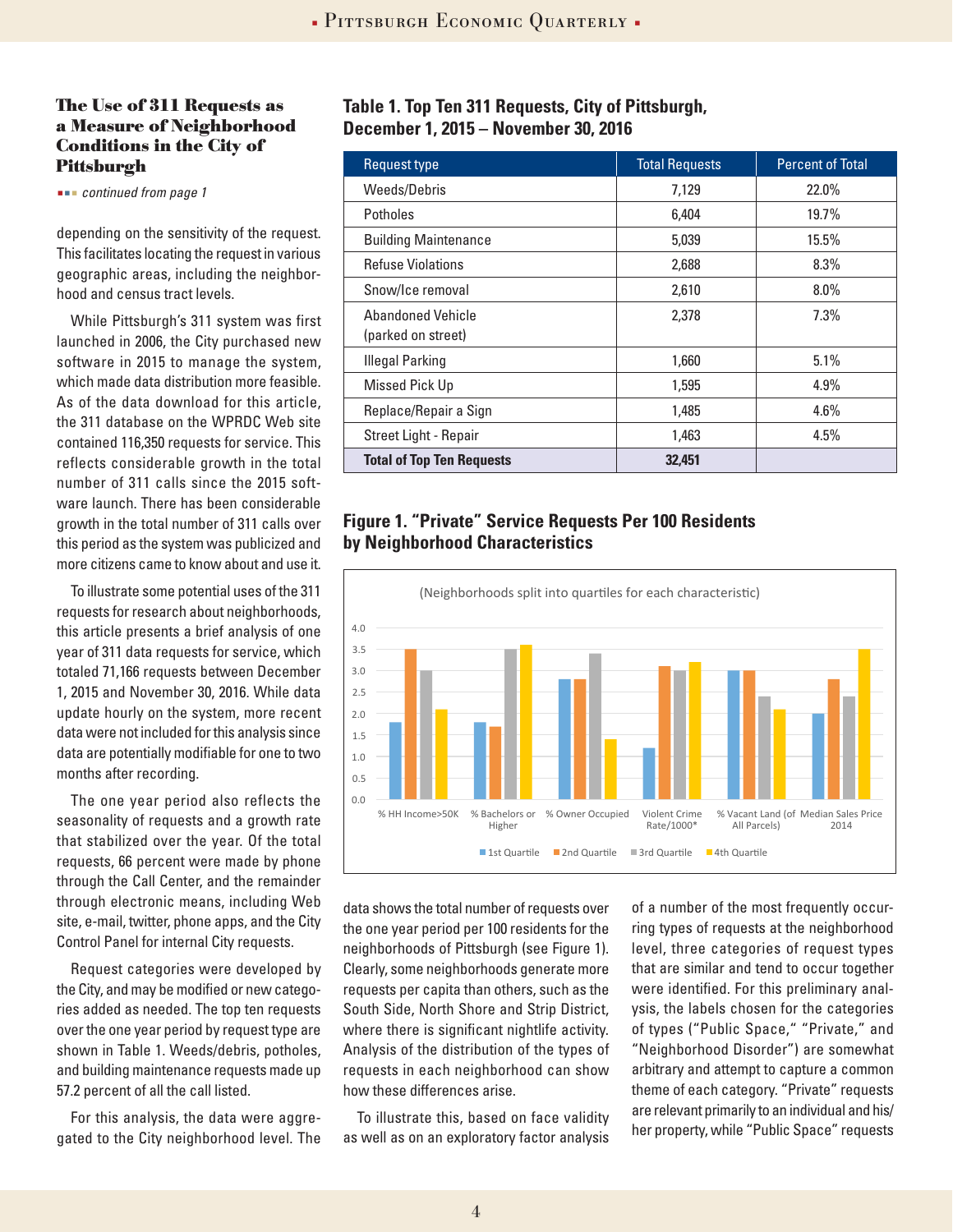reflect things that affect neighborhood infrastructure more than just the individual, mainly streets and roads. Finally, requests related to "Neighborhood Disorder" indicate a larger scale deterioration of community conditions.

The service requests in each of these categories were summed and a measure of each category constructed—the sum of requests per 100 population of each type. These measures were examined in relation to demographic and other characteristics of the neighborhoods.

The three figures show the types of requests by each demographic characteristic broken into quartiles. Each quartile represents 25 percent of the neighborhoods broken out by the demographic characteristic. For example, the first quartile of household income represents the neighborhoods with the lowest household incomes, and each succeeding quartile represents neighborhoods with greater household incomes.

The figures suggest that "Private" requests tend to come from neighborhoods with a higher level of education, greater home values, less vacant parcels, but with more violent crime.

"Public Space" requests tend to be distributed more evenly across neighborhoods but are somewhat more likely to come from neighborhoods with higher income and a higher percent owner occupied, but where more violent crime occurs.

"Neighborhood Disorder" requests are associated more strongly with neighborhoods having lower income, lower education, more violent crime, more vacant parcels, and lower home values.

These preliminary findings are not meant to be definitive, but do indicate that 311 requests fall into different types and that these request types are related to demographic and other characteristics of neighborhoods. Work remains to be done to develop reliable and valid measures of neighborhood conditions and to understand what these indicators measure and how they may be used in specific research studies.

| Indicators of<br>"Private" Requests                                                                                                            | Indicators of<br>"Public Space" Requests                                                                                                                                                | Indicators of<br>Requests related to<br>"Neighborhood Disorder"                                                                                                                               |
|------------------------------------------------------------------------------------------------------------------------------------------------|-----------------------------------------------------------------------------------------------------------------------------------------------------------------------------------------|-----------------------------------------------------------------------------------------------------------------------------------------------------------------------------------------------|
| • Broken Sidewalk<br>• Graffiti, Documentation<br>• Illegal Parking<br>• Building Without Permit<br>• Litter Can Public<br>• Refuse Violations | • Potholes<br>• Snow/Ice Removal<br>• Replace/Repair a Sign<br>• Request New Sign<br>• Street Light-Repair<br>• Paving Request<br>• Pruning City Tree<br>• Street Cleaning/<br>Sweeping | • Weeds/Debris<br>• Building Maintenance<br>• Litter-Street<br>• Illegal Dumping<br>• Rodent control<br>• Vacant Building<br>• Drug Enforcement<br>• Overgrowth-Street<br>• Abandoned Vehicle |

(parked on street)

#### **Table 2. Types of Requests by Category**

## **Figure 2. "Public Space" Service Requests Per 100 Residents by Neighborhood Characteristics**



### **Figure 3. "Neighborhood Disorder" Service Requests per 100 Residents Indicating by Neighborhood Characteristics**



 *continued on page 6*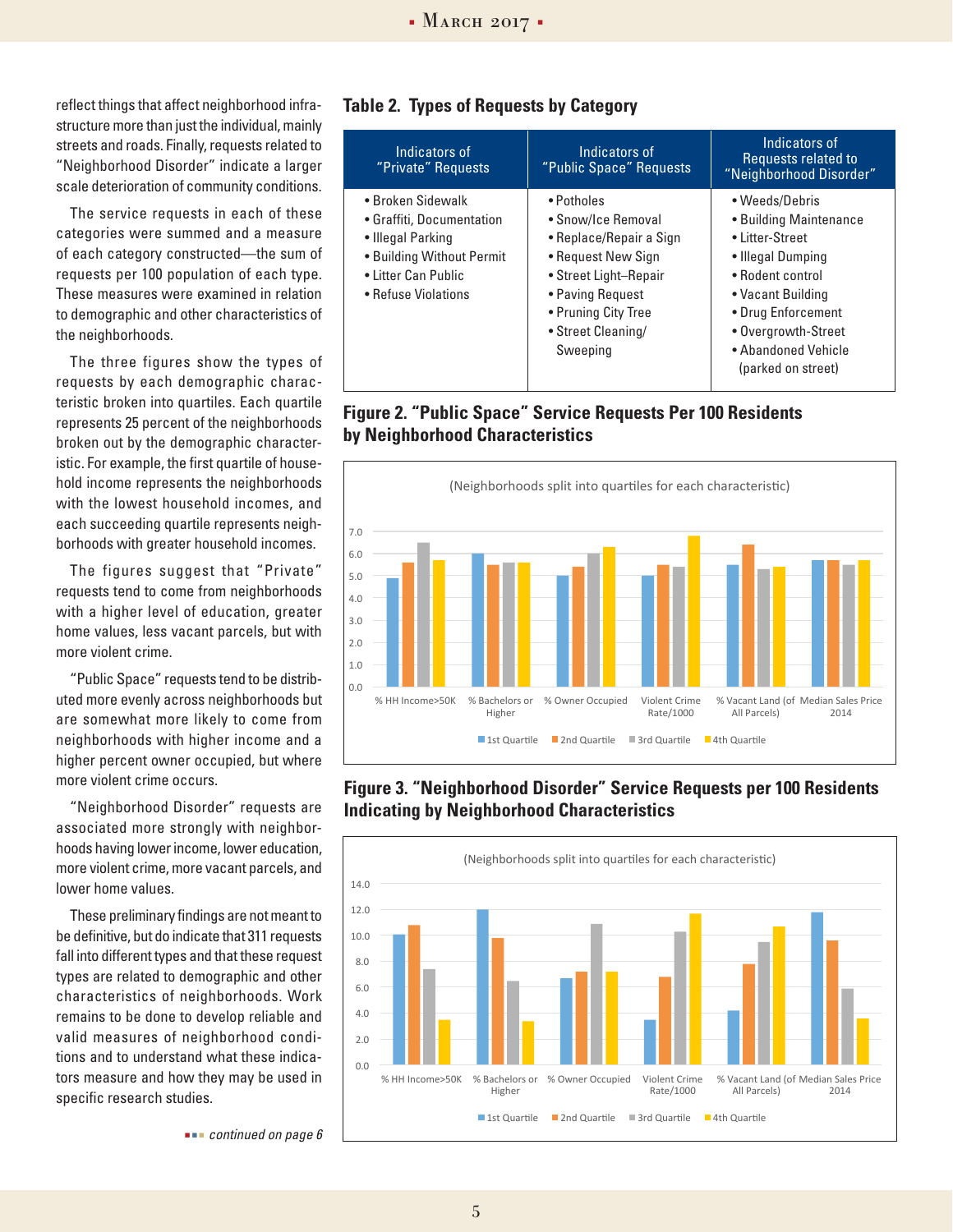#### **The Use of 311 Requests as a Measure of Neighborhood Conditions in the City of Pittsburgh**

 *continued from page 5*

However, the analysis does provide evidence of the potential for using 311 request data, as well as other administrative data; e.g., building permits, 911 calls, crime data, to measure local neighborhood conditions and to longitudinally track change.

For example, 311 request types may be used as measures of civic involvement and caring about the community and may reflect community development efforts or informal social control efforts. Changes in types of service requests over time may reflect neighborhood/community change. It has been suggested, for example, that change in service requests may be related to gentrification of a neighborhood (i.e., certain types of requests increase and other types decrease). Thus, 311 calls may be a leading or concurrent indicator that a process of gentrification is occurring.

This analysis also illustrates some of the difficulties in working with administrative data. Administrative data are collected for programmatic functions and for purposes other than research. For example, the request type categories were developed as a tool for the management of the 311 system. Consistency in their use and exactly what each type of request means are somewhat problematic from the point of view of the data user. For the purpose of measuring concepts in neighborhood research, the request categories may be vague or ill-defined, may sometimes overlap (for example similar

requests to different City departments), and often may require methodological development to arrive at valid and reliable measures.

In sum, this analysis has demonstrated the utility of 311 calls for research into neighborhoods and communities by showing that potentially useful indicators of neighborhood conditions may be constructed which reflect neighborhood physical and social circumstances. Other "big data" collected for administrative purposes has a similar potential for research studies. The same indicators can also be valuable for neighborhood and community organizations interested in monitoring change and working to improve neighborhood conditions and quality of life.

*For more on 311: See the City of Pittsburgh 311 Data User Guide on the WPRDC Web site.*

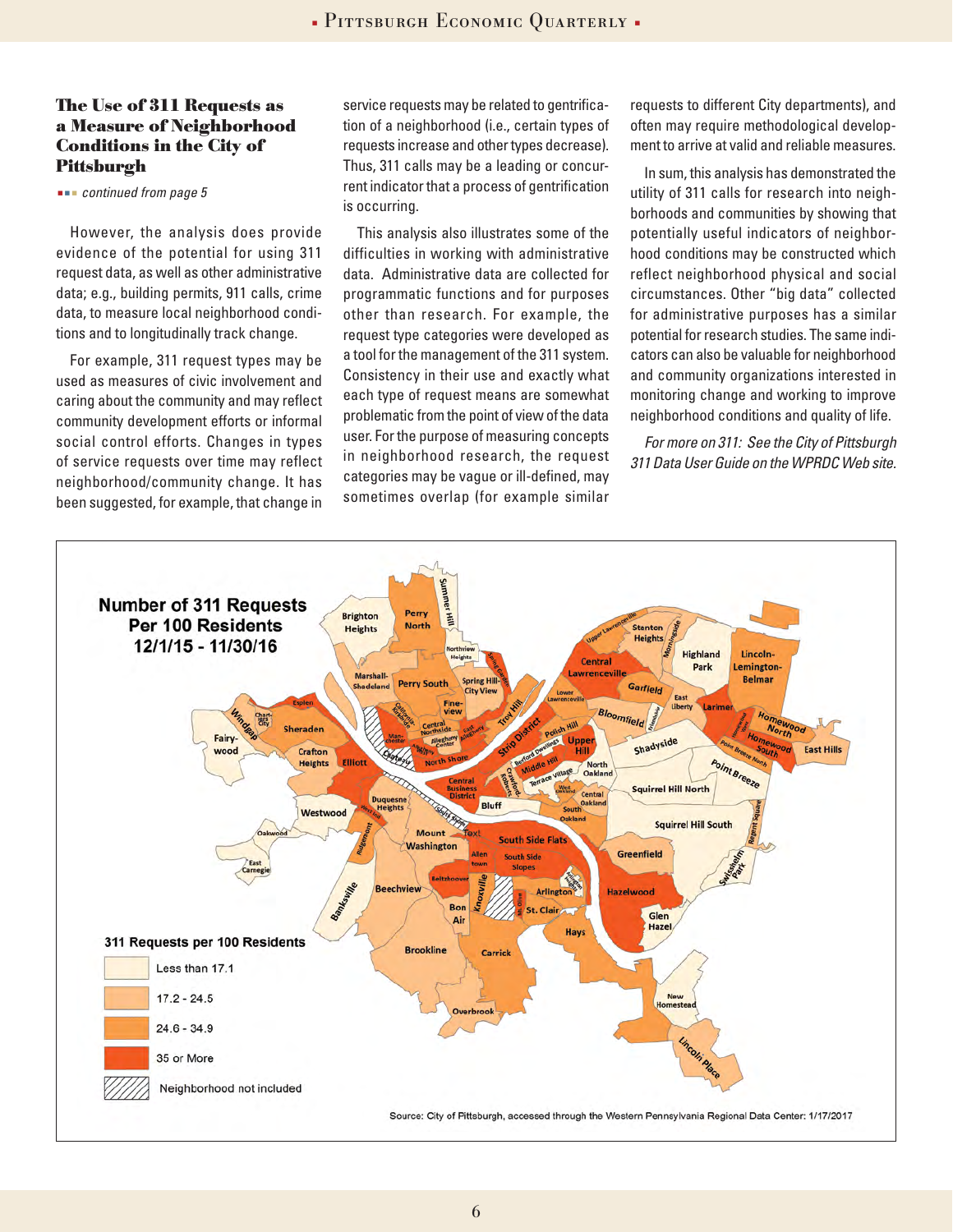# **New Staff Member at URA**

**Colleen Cain, PhD**, has joined UCSUR as a research scientist in the Urban and Regional Analysis program. She is the project manager for a new project at URA, Comprehensive Economic Impact Analysis: Pennsylvania's Military and Defense Installations, 2017. This project is being conducted for the Pennsylvania Military Community Enhancement Commission to study the economic impacts and strategic values of Pennsylvania's military installations. Dr. Cain was previously Senior Policy Analyst at the Northeast-Midwest Institute in Washington, D.C. where she specialized in regional demographic trends, the revitalization of older cities, and federal funding to states and cities. She received her PhD in sociology at the University of Florida and her doctoral dissertation focused on Pittsburgh's first Community Benefits Agreement. A native Pittsburgher, Colleen is happy to be back in the 'burgh!

# **Parcel Scale Green Infrastructure Siting and Cost Effectiveness Analysis Map**

*by Mike Blackhurst*

The Pittsburgh region is served by a combined sewer, which collects, conveys, and partially treats both stormwater and wastewater in the same infrastructure system. During periods of heavy rainfall, stormwater can exceed the capacity of combined sewers, which causes overflow into nearby rivers and streams. While these combined sewer overflows (CSOs) mitigate upstream flooding, they release untreated wastewater into receiving water bodies.

Improvements to "gray" infrastructure —pipes, pumps, storage, and treatment facilities—can increase the capacity of the collection system to accommodate more severe wet weather events. Conversely, "green" infrastructure includes features that reduce the stormwater entering the collection system by temporarily retaining or diverting stormwater. Types of green infrastructure vary from completely natural systems, such as converting a parking lot to a park, to single purpose engineered systems, such as pervious paving.

The interactive map available at the site demonstrates potential green infrastructure project sites in the City of



Pittsburgh. These were estimated using planning-level siting criteria applied discretely to each individual parcel in the City of Pittsburgh.

Multiple data sources are combined and modeled to characterize land cover. Cost effectiveness (in units of gallons of inflow reduced per installed cost) is estimated by performing a hydrologic simulation of each discrete installation for each parcel. It is important to emphasize that hydrologic simulations were done at the parcel scale.

Please note that the estimates published here are intended for planning level applications. Site specific conditions will influence the ultimate efficacy of any green infrastructure category. Data documentation and limitations are further discussed in the link below.

Visit the map at: http://sb.ucsur.pitt. edu/steve/green/index.html